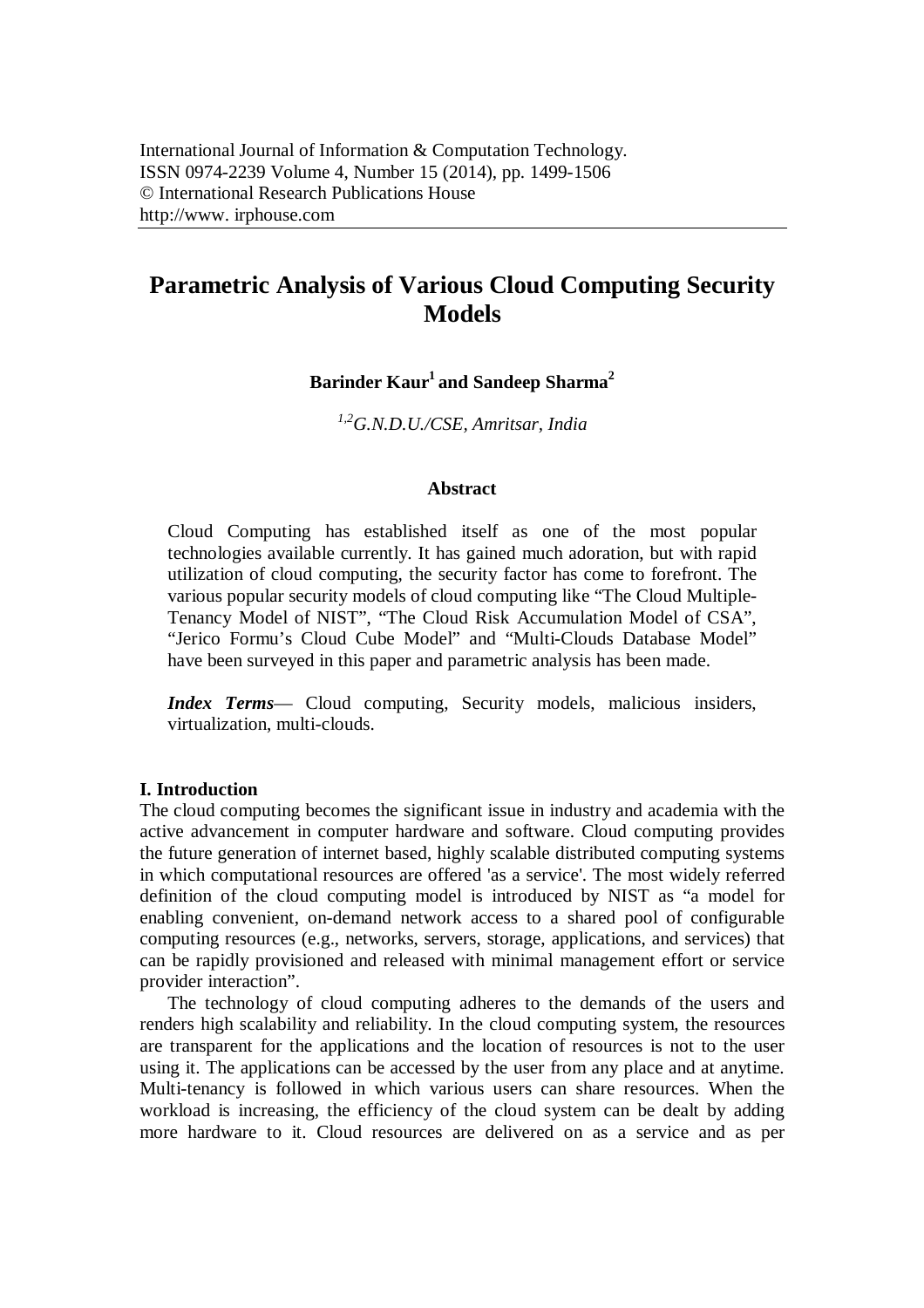requirement. When the demand is high the required resources are increased and vice versa.

The cloud computing is bringing significant change in information technology and have accelerated the growth of information technology for the society. The majority of cloud computing infrastructure comprises of reliable services delivered through data centre that are built on servers with different levels of virtualization technologies. The services are accessible throughout the world, with the cloud acting as a single point of access for all the computing needs of consumers. The cloud computing changed the style of software. The user can store data in the cloud system that can be accessed anywhere and at anytime which is often otherwise stored in private and personal systems such as laptops or personal computers. Data security is provided by the cloud computing system and user need not to personally take care of it. So it becomes the responsibility of cloud computing system to ensure proper data safety. Microsoft, Google, Amazon, is few of such companies which offer cloud computing services.

Security is the crucial factor which must be given utmost importance in the cloud computing. As the personal and private data of the user is stored in the cloud which the user may not want to share with anyone or seen by any outside person, so it becomes important that it must be kept safe from hackers. Even business companies who deploy cloud computing in their organizations repose their trust in the security system provided that no malicious outsider can poke into their private data. So security and authorization are important to cloud computing. There is a need to move outside the traditional security mechanisms which are not sufficient. As the cloud computing technology is advancing, so are the risks involved in it. The factors as data security, authorization, user data privacy are integral to the cloud computing and must be safeguarded. [1][2]

### *II. THE CLOUD COMPUTING SECURITY MODELS*

Data security and privacy protection are the primary safety objective of the cloud users. The cloud service provider must neither disclose nor leak the user's private data nor it should itself analyze user's data and poke into the privacy. For example there may be a secret treaty signed by two organizations about their customers and their profit strategies which should not become public. The privacy and data security comprises of life cycle of creation, storage, usage, sharing, updating and destroying of data. The utmost important problem of present scenario is security of cloud computing and to solve it there is a need to build cloud computing security models and analyze the key technologies used in these models. [3]

### **A. The Cloud Multiple-Tenancy Model of NIST**

The significant functional characteristic of cloud computing is Multiple-tenancy.[4] It allows cloud service providers' currently running multiple applications in physical server to offer cloud services to customers. The physical server divides different customer's demands in into equal partitions and processes them with virtualization technique. Sharing and isolation are the key factors of virtualization and is the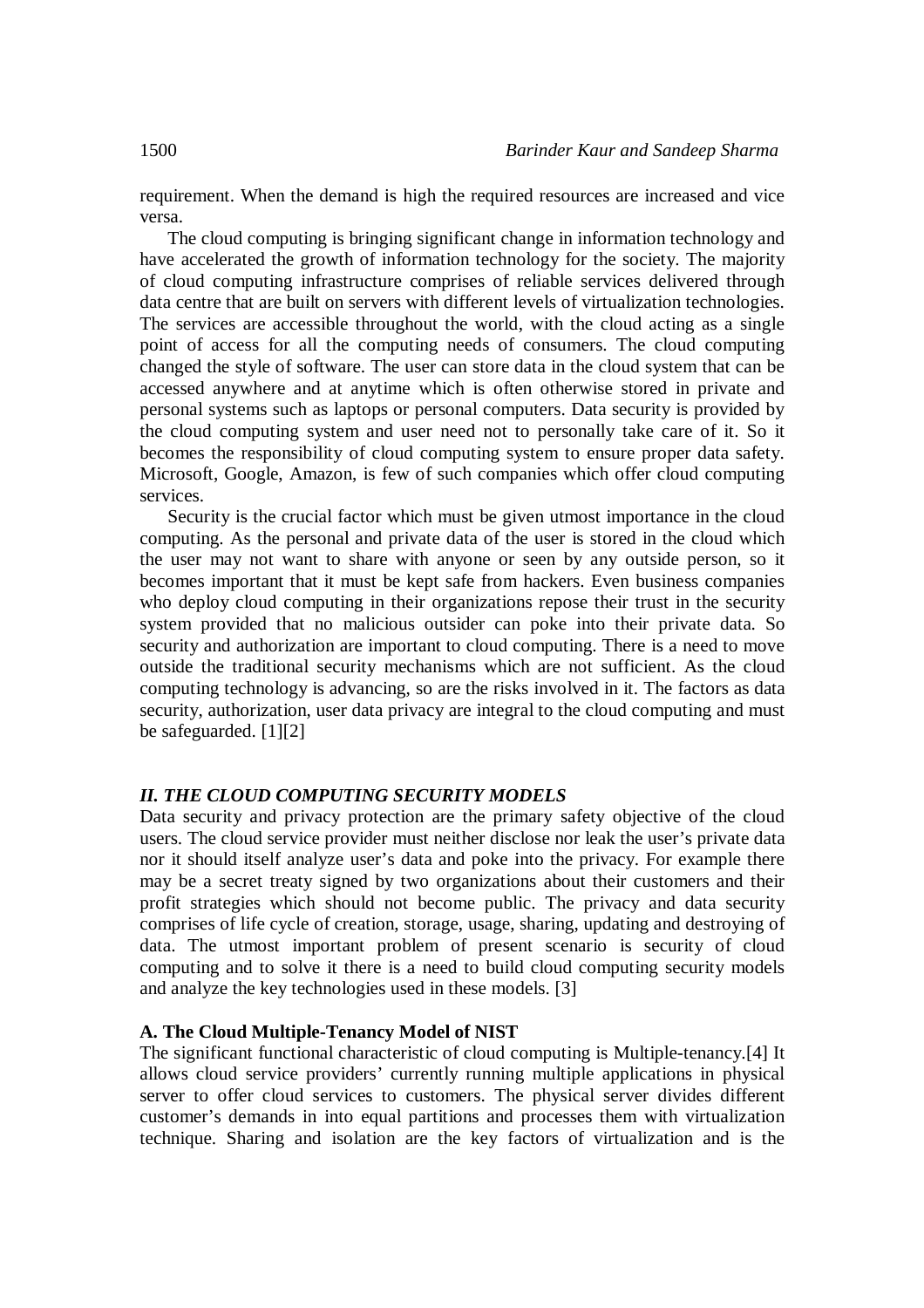important technology of cloud computing. By allowing running of multiple virtual machines (VMs) in a physical machine, virtualization enables different customers' applications to share computing resource such as memory, storage, processor, and I/O among, and improves the utilization of cloud resources. By hosting different customers' applications into different virtual machines, virtualization is able to isolate fault, virus, and intrusion from other virtual machines and hardware, and reduce the damage caused by malicious applications. The technology difficulties suffered by multiple-tenancy model are architecture extension, data isolation, configuration selfdefinition, and performance customization. Data isolation means that the business data of different customers do not intervene mutually. Architecture extension means that multiple-tenancy should provide a basic framework to implement high flexibility and scalability. Configuration self definition means that different customers' respective demands cloud computing should be supported on its service platform configuration. By Performance customization it is meant that different demands of multiple customers should be efficiently met under different levels of workload. Multiple-tenancy model impacts in different ways in different cloud deployment models.

For example, SaaS with multiple-tenancy has two significant function characteristics:

- It is easy to scale-out and scale-up to serve multiple customers based on Web service.
- It helps cutomers to enlarge its service platform and satisfy needs of larger enterprises through additional business logic.

Multiple-tenancy model of cloud computing implemented by virtualization technology offers a method to satisfy different customer demands on governance, segmentation, security, SLA , isolation and billing/chargeback etc. [4]

In simple words, usage of same applications or resources at the same time by multiple customers that may or may not belong to same organization can be termed as Multi-tenancy. From a provider perspective, multi-tenancy can be described as an architectural and design approach to cater to the needs of different customers and to enable economies of scale. [5] [13]

### *B. The Cloud Risk Accumulation Model of CSA*

To examine the security risks posed by cloud computing it is vital to understand the layer dependency of cloud service models.[4] IaaS is the basic foundation layer of all cloud services, PaaS is built upon IaaS and SaaS is built upon PaaS, so there is hereditary among the service capability of different layers in cloud computing. The security risks of cloud computing is also inherited among different service layers similar to cloud service capability inheritance.

Maximum extensibility is offered by IaaS. It provides negligible security functions and capabilities with exception to its own infrastructure. IaaS in charge customers with the security of software applications and contents, operating systems, etc.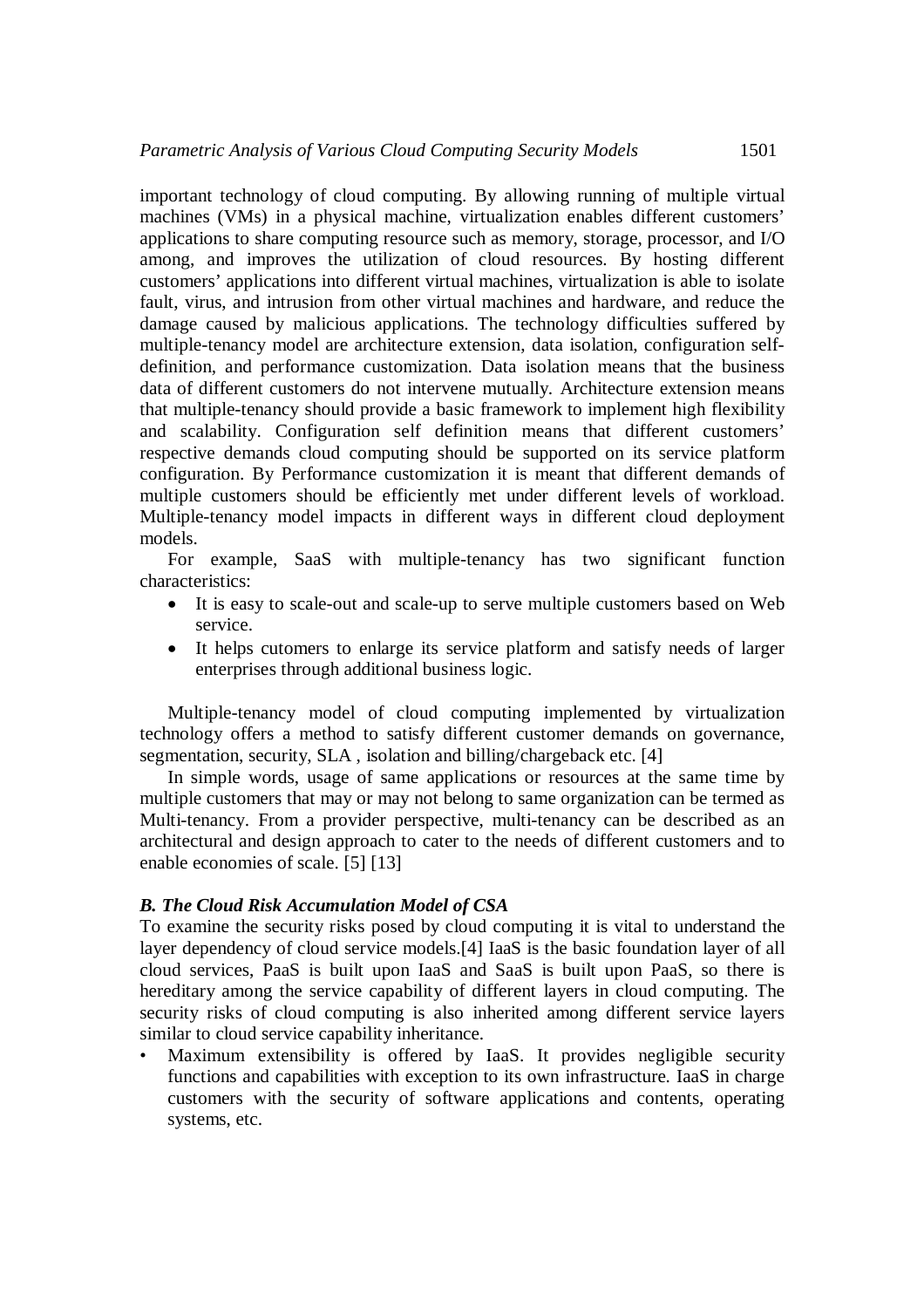- The capability of developing customized applications for customers based on the PaaS platform is offered by PaaS. It provides more extensibility than SaaS, at the cost of reducing those available distinctive functions of SaaS. Similarly, PaaS offers more flexibility to customers for implementing additional security.
- The least customer extensibility is offered by SaaS but it presents the most integrated service and the highest integrated security among three service layers. Cloud service providers take charge of more security responsibilities in SaaS, and customers has to pay for little security efforts on the SaaS platform.

Lower the service layer that a cloud service provider lies in, the more management duties and security capabilities that a customer is in charge of is one of the important characteristic of cloud security architecture. Cloud service providers need to satisfy the demands on SLA, security, monitor, compliance and duty expectation etc in SaaS. In PaaS and IaaS, the above demands are taken care of by customers, and cloud service provider is only responsible for the availability and security of elementary services such as infrastructure component and underlying platform. [4]

# *C. Jerico formu's cloud cube model*

Jerico formu's cloud cube model [4] is a visualization of combination of deployment models, cloud service models of cloud computing , the attributive detail of management and ownership and physical location of resources, owner and manager of resources Different model parameters used in cloud cube model is as follows:

- Internal/External: It describes the physical location where actual data is stored If data is stored inside the boundaries of owner of the data, then the value of model parameter is internal and vice versa. For example, the data center of a private business organization cloud is internal, and the data center of Amazon's SC3 is external. The cloud with internal data storage is not necessarily more secure than the one with external data storage. The combination of internal and external data storage may be best appropriate solution to more secure usage model.
- Proprietary/Open: The ownership of cloud's technology, interface and service etc is best described by this parameter. The degree of interoperability, i.e. the ability of transforming data from a cloud modality to other cloud modality without any constraint, the portability of data and application between proprietary system and other cloud modalities is indicated by this parameter. When a cloud service provider holds the ownership of facilities providing cloud services, it is termed as proprietary, hence the operation of cloud is proprietary and customers can not transfer their applications among different cloud service provider with ease. The technologies used in public cloud are generally open and uniform, meaning more available service providers and less constraint on data share and incorporation with business partners. Unproven but most, open clouds can promote easily and effectively the incorporation between multiple organizations.
- Parameterized/De-parameterized: To present the "architectural mindset" of security protection, i.e. whether a customer's application is inside the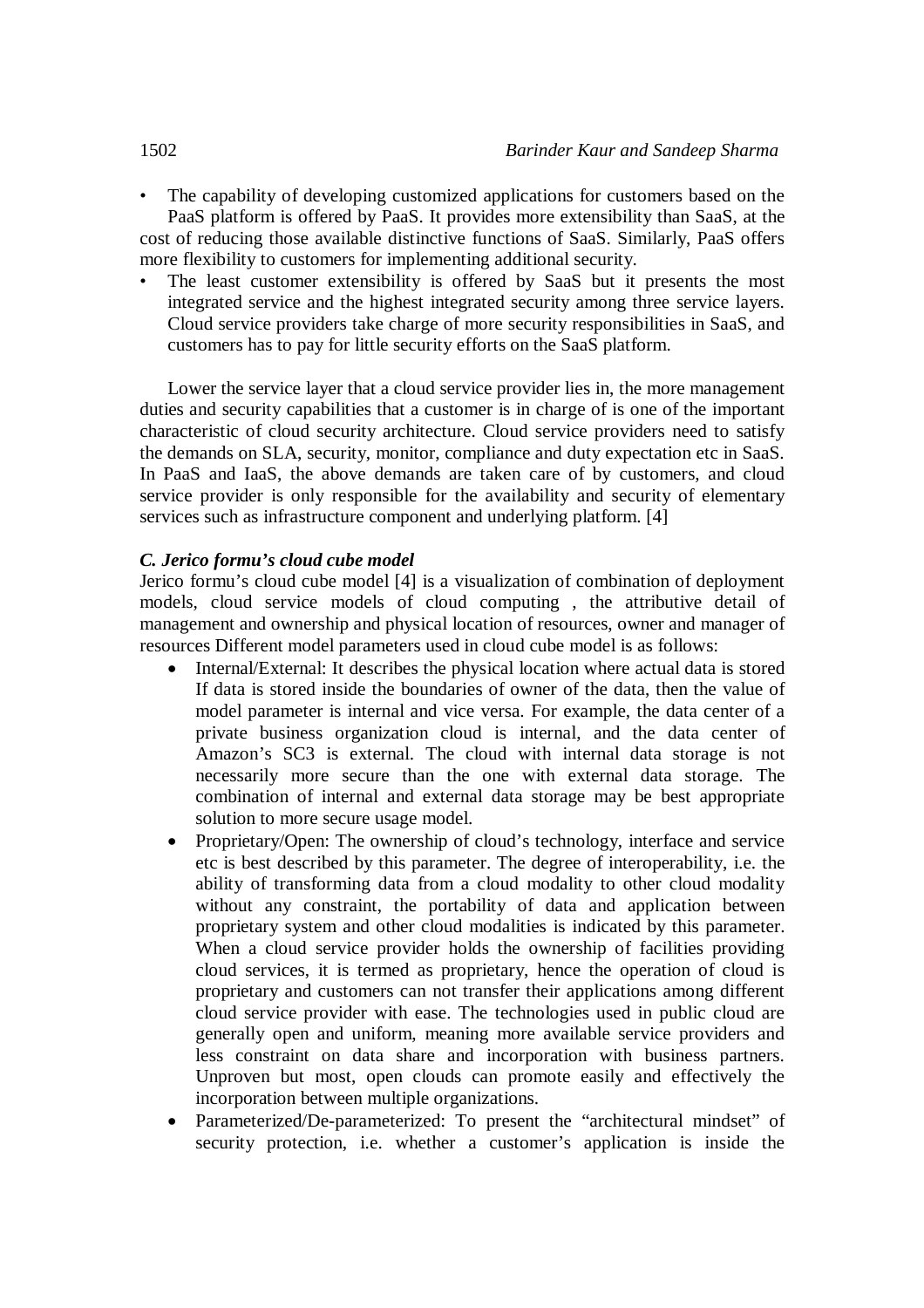traditional security boundary or outside this modal parameter is used. Parameterized is when a customer's application operates within traditional IT security boundary signaled by firewall that blocks the incorporation of different security zones. In fact, customers running some applications inside of security zone can expand/shrink their application perimeter to/back from external cloud environment by virtual Private Network. De-parameterized is the fade way of traditional IT security boundary and the exposure of a customer's application operation. For the security protection of deperimeterised environment, Jerico Forum uses the meta-data and mechanisms in their commandments and Collaboration Oriented Architectures Framework (COA) to encapsulate data of customer.

 Insourced/Outsourced :This model parameter is used to define the 4th dimension that has two states in each of the eight cloud forms: Per*(*IP,IO,EP,EO) and D-p(IP,IO,EP,EO). Insourced can be defined as cloud service presented by an organization's own employees, and Outsourced can be termed as that cloud service which is presented by a third party. This is a policy issue a business one but not a technical or architectural decision. [4] [6] [5]

# *D. Multi-Clouds Database Model*

Multi-Clouds Database Model [7] presents cloud with database storage in multiclouds service provider. It is different from Amazon cloud service which provides a single cloud storage data. MCDB model does not safeguard security by single cloud; rather security and privacy of data will be provided by implementing multi shares technique on multi-cloud providers. By doing so, it lessens the negative effects of single cloud, reduces the security risks from malicious insider in cloud computing environment, and narrows the negative impact of encryption techniques.

MCDB provides security and privacy of user's data by replicating data among several clouds and by using the secret sharing approach. It deals with the database management system (data source) to manage and control the operations between the clients and the cloud service providers (CSP). At the client side, this sends data inquiries to server or instance such as in Amazon in CSP. The data source stores the data in the cloud side which is supposed to be a trusted cloud, additional to ensuring the privacy of any query that the client has made and for the security of the client stored data. A problem occurs when we cannot guarantee cloud is a trusted service. [7]

# **III. COMPARATIVE ANALYSIS OF CLOUD COMPUTING SECURITY MODELS**

In this section analysis and evaluation of the cloud computing security models has been done on the basis of following parameters:

- Technology Used: It depicts which technology forms the basis of the working of the foresaid model.
- Authorizations: It represents that whether the user or the provider has more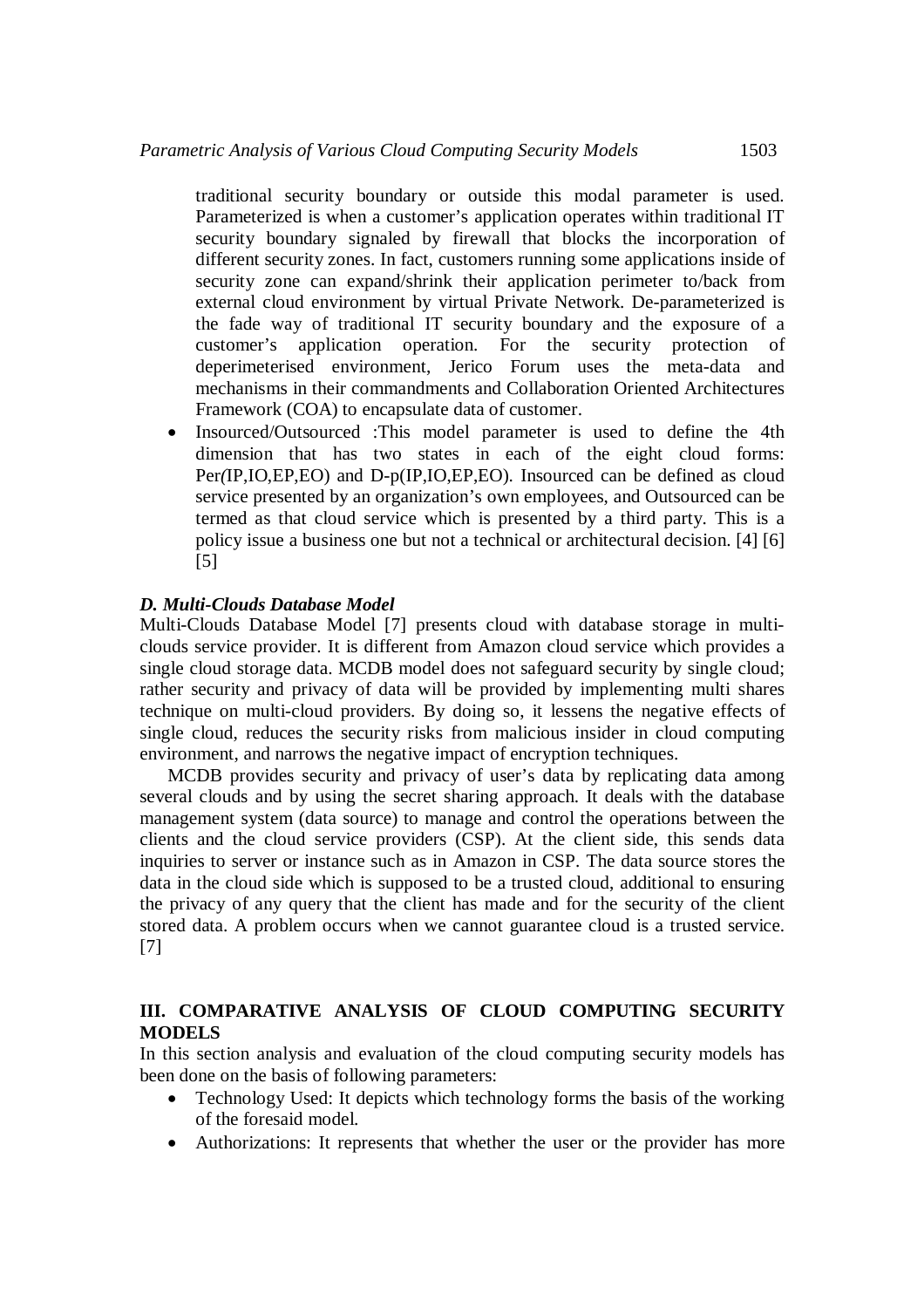say in the security management of the cloud computing.

- Security: It tells how secure the particular cloud computing security models is.
- Malicious insiders: It describes the chances that up to which extend the unauthorized used or hacker can have access to the stored data in the cloud computing system.

The comparison and analysis of these parameters are shown in Table1 and Table2.

| <b>Models</b>     | <b>The Cloud</b>   | <b>The Cloud</b>    | <b>Jerico Formu's Cloud</b> | Multi-          |
|-------------------|--------------------|---------------------|-----------------------------|-----------------|
|                   | <b>Multiple-</b>   | <b>Risk</b>         | <b>Cube Model</b>           | <b>Clouds</b>   |
|                   | <b>Tenancy</b>     | <b>Accumulation</b> |                             | <b>Database</b> |
|                   | <b>Model of</b>    | <b>Model of</b>     |                             | <b>Model</b>    |
| <b>Parameters</b> | <b>NIST</b>        | CSA.                |                             |                 |
| Technology        | Virtualization     | Layer               | information<br>Attribute    | Multi-          |
| Used              |                    | Dependency of       | implied in service and      | cloud           |
|                   |                    | Cloud Service       | deployment of cloud         | service         |
|                   |                    | Models              | computing<br>and            | providers       |
|                   |                    |                     | location,<br>owner<br>and   | and secret      |
|                   |                    |                     | manager of computing        | sharing         |
|                   |                    |                     | resources                   | algorithm       |
| Authority         | User not<br>$\sin$ | User<br>not<br>in   | User in charge partially    | User not in     |
|                   | charge             | charge              | (Depends)<br>model<br>on    | charge          |
|                   |                    | (Depends)<br>on     | parameters<br><b>as</b>     | (provides       |
|                   |                    | which layer the     | Internal/External,          | cloud           |
|                   |                    | cloud<br>service    | Proprietary/Open,           | database        |
|                   |                    | provider<br>lies    | Perimeterised/De-           | which           |
|                   |                    | in)                 | perimetrised                | permit          |
|                   |                    |                     | Insourced/Outsourced)       | customers       |
|                   |                    |                     |                             | with            |
|                   |                    |                     |                             | different       |
|                   |                    |                     |                             | database        |
|                   |                    |                     |                             | queries to      |
|                   |                    |                     |                             | store           |
|                   |                    |                     |                             | different       |
|                   |                    |                     |                             | data            |
| Security          | Medium             | Medium              | High                        | High            |
| <b>Malicious</b>  | Less               | More                | More                        | Less            |
| Insiders          |                    |                     |                             |                 |

# **TABLE1. Comparative Analysis**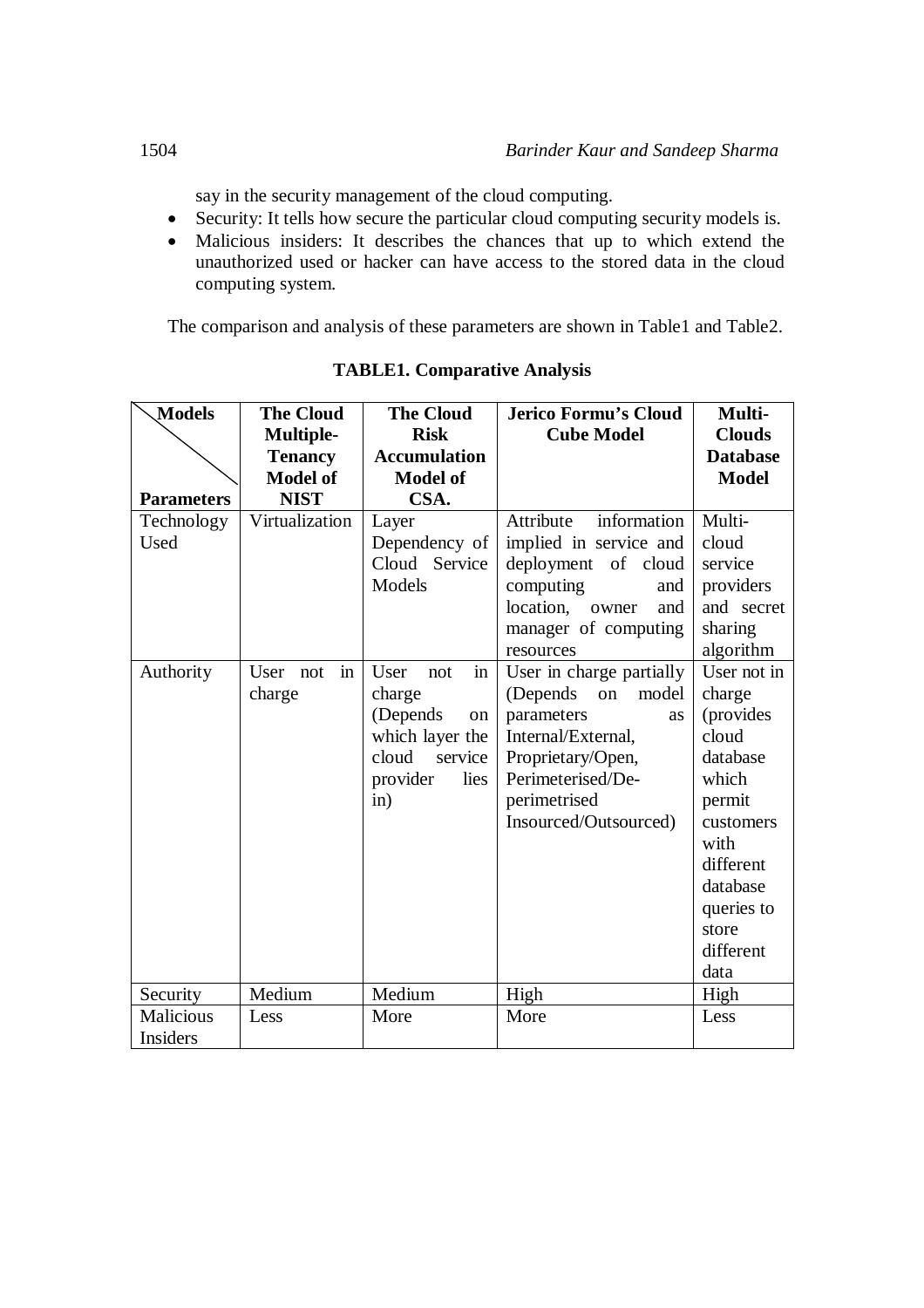| <b>Cloud Computing</b>                                                  | <b>Pros</b>                                                                                                                                                                                 | Cons                                                                                                                                                                                                                                                                               |  |
|-------------------------------------------------------------------------|---------------------------------------------------------------------------------------------------------------------------------------------------------------------------------------------|------------------------------------------------------------------------------------------------------------------------------------------------------------------------------------------------------------------------------------------------------------------------------------|--|
| <b>Security Models</b>                                                  |                                                                                                                                                                                             |                                                                                                                                                                                                                                                                                    |  |
| The<br>Cloud Multiple-<br>Tenancy Model of NIST<br>Cloud<br>Risk<br>The | Isolate fault, virus, and<br>intrusion of one from other<br>machines<br>virtual<br>and<br>hardware, and reduce the<br>of<br>malicious<br>damage<br>applications.<br>The layer dependency of | The technology difficulties<br>data<br>isolation,<br>like<br>architecture<br>extension,<br>configuration<br>self-<br>definition,<br>and<br>performance customization<br>Lower service layer that a                                                                                 |  |
| Accumulation Model of<br><b>CSA</b>                                     | cloud service models help<br>analyze the security<br>to<br>risks of cloud computing.                                                                                                        | cloud service provider lies<br>in, the more management<br>and<br>duties<br>security<br>capabilities that a customer<br>is in charge of, more risk<br>of security breach.                                                                                                           |  |
| Jerico<br>Formu's<br>Cloud<br>Cube Model                                | Selecting cloud formations<br>for secure collaboration.                                                                                                                                     | When closing down an<br>agreement with a provider,<br>care should be taken to<br>ensure that the data is<br>appropriately deleted from<br>cloud<br>the<br>service<br>provider's<br>infrastructure<br><i>(including)</i><br>backups),<br>otherwise a data leak risk<br>will remain. |  |
| Multi-Clouds<br>Database<br>Model                                       | risk<br>the<br>of<br>Lowers<br>malicious<br>insider in<br>the<br>cloud and avoid failing of<br>cloud services                                                                               | More<br>time<br>and<br>cost<br>consumption                                                                                                                                                                                                                                         |  |

**Table 2. Pros And Cons Of Various Cloud computing security models**

# **iv. CONCLUSIONS AND FUTURE WORK**

Cloud computing is the up surging technology which is widely gripping whole of the information industry. The four models have been surveyed and compared. It has been concluded that Jerico Formu's Cloud Cube Model and Multi-Clouds Database Model are more secure in comparison to The Cloud Multiple-Tenancy Model of NIST and The Cloud Risk Accumulation Model of CSA. It has been analyzed that Multi-Clouds Database Model has less malicious insiders among the other compared models. As the future point of view work can be carried on to provide more secure cloud computing security model to improve the technology used, authorization, security and malicious insiders.